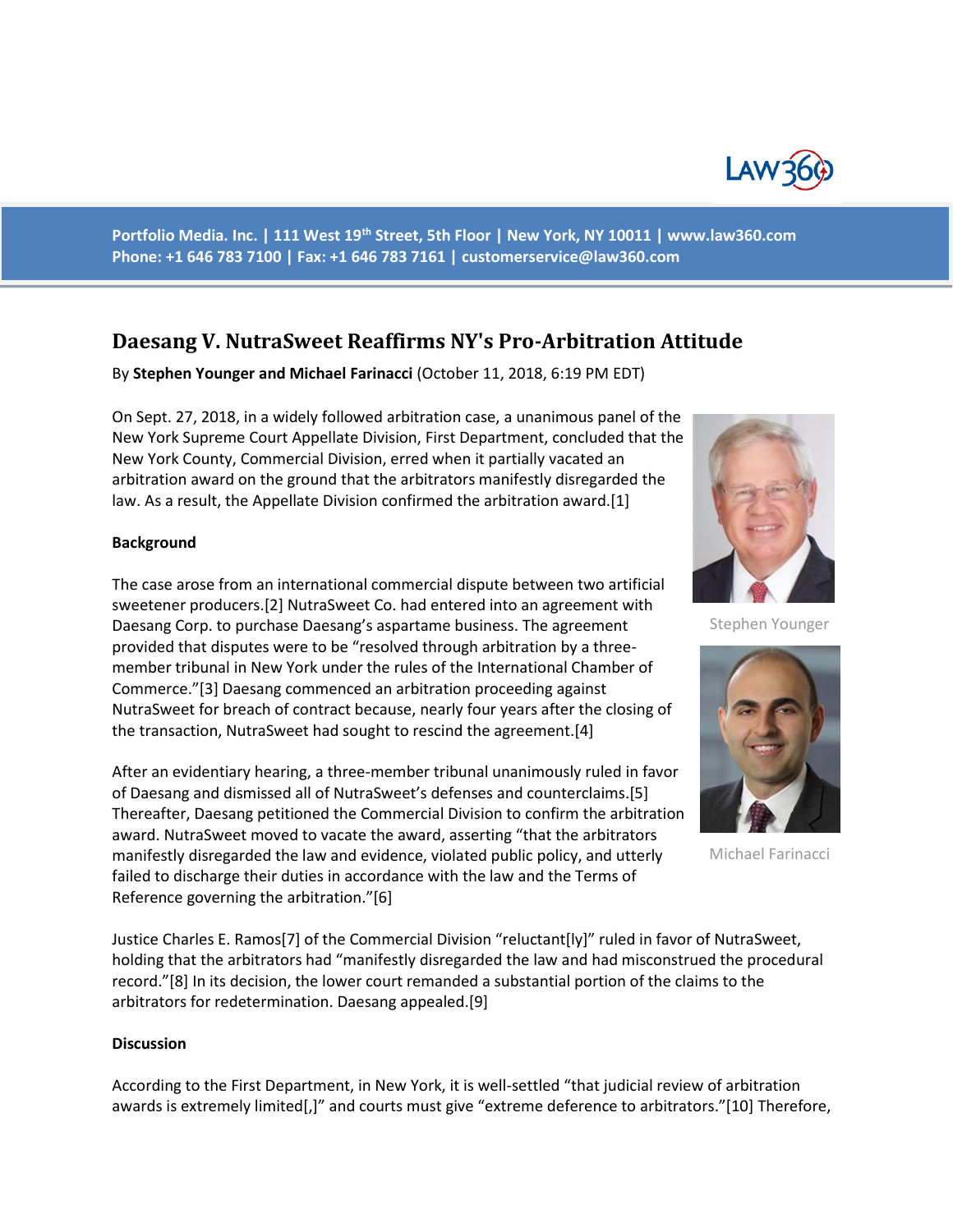"[a]n arbitration award must be upheld when the arbitrator offers even a barely colorable justification for the outcome reached."[11] Moreover, "[u]nder the [Federal Arbitration Act (9 USC § 1 et seq., the "FAA")], even if an arbitral tribunal's legal and procedural rulings might reasonably be criticized on the merits, an award is not subject to vacatur for ordinary errors[.]"[12]

First, the Appellate Division reviewed the arbitrators' finding that Daesang's false representations in the agreement were purely contractual and thus could not be pursued based on a fraud theory.[13] NutraSweet alleged that the tribunal had manifestly disregarded the law in dismissing its fraud counterclaims. According to the New York Court of Appeals, the manifest disregard doctrine is only to be used in the "rare occurrences of apparent egregious impropriety on the part of the arbitrators, where none of the provisions of the FAA apply."[14] An arbitration award can be vacated only if: "(1) the arbitrators knew of a governing legal principle yet refused to apply it or ignored it altogether, and (2) the law ignored by the arbitrators was well defined, explicit, and clearly applicable to the case."[15] The Appellate Division found that the tribunal had not ignored the law; in fact, the tribunal accepted the authority put forth by NutraSweet and "made a good-faith effort to apply" the legal standard proffered by NutraSweet.[16] Even if the tribunal had misapplied the law, the First Department held that such a decision was a mere error of law and did not rise to the level of manifest disregard.[17]

Second, the First Department reviewed the tribunal's determination that NutraSweet had waived its freestanding claim to recover damages for breach of contract.[18] NutraSweet argued that the tribunal's utter failure to discharge its duties was within one of the four statutory grounds under the FAA to vacate an arbitration award.[19] The Appellate Division, however, explained that the arbitrators' asserted misunderstanding of NutraSweet's oral arguments and written submissions would not result in a dereliction of duty by the tribunal. "A court is not empowered by the FAA to review the arbitrators' procedural findings, any more than it is empowered to review the arbitrators' determinations of law or fact."[20] The First Department concluded that as long as the tribunal was construing the procedural record, as it was here, then the FAA[21] does not give courts the power to correct their mistakes.[22]

Finally, NutraSweet argued, in the alternative, that the lower court's decision should be affirmed on independent public policy grounds — grounds not reached by the Commercial Division.[23] NutraSweet claimed that allowing Daesang to profit from its wrongdoing — i.e., fraudulently inducing NutraSweet into the agreement — would be against public policy. While the Convention on the Recognition and Enforcement of Foreign Arbitral Awards of June 10, 1958, also known as the New York Convention, permits a country to deny an arbitration award for public policy reasons, the First Department ruled that no such policy basis was present here. The Appellate Division cautioned that "the Convention's public policy defense to enforcement of an award 'should be construed narrowly' and 'should apply only where enforcement would violate our most basic notions of morality and justice.'"[24]

## **Takeaways**

The First Department's ruling quells concerns that resulted from the Commercial Division's decision and reaffirms New York's pro-arbitration perspective. The decision was set to disrupt the "emphatic federal policy in favor of arbitral dispute resolution"[25] and the New York Convention's goal to "encourage the recognition and enforcement of commercial arbitration agreements in international contracts and to unify the standards by which agreements to arbitrate are observed[.]"[26] Notably, the New York City Bar Association's International Commercial Disputes Committee filed an amicus brief in support of Daesang, arguing that the decision's expansive interpretation of the manifest disregard doctrine would overburden New York courts and discourage parties from choosing New York as their arbitral seat.[27]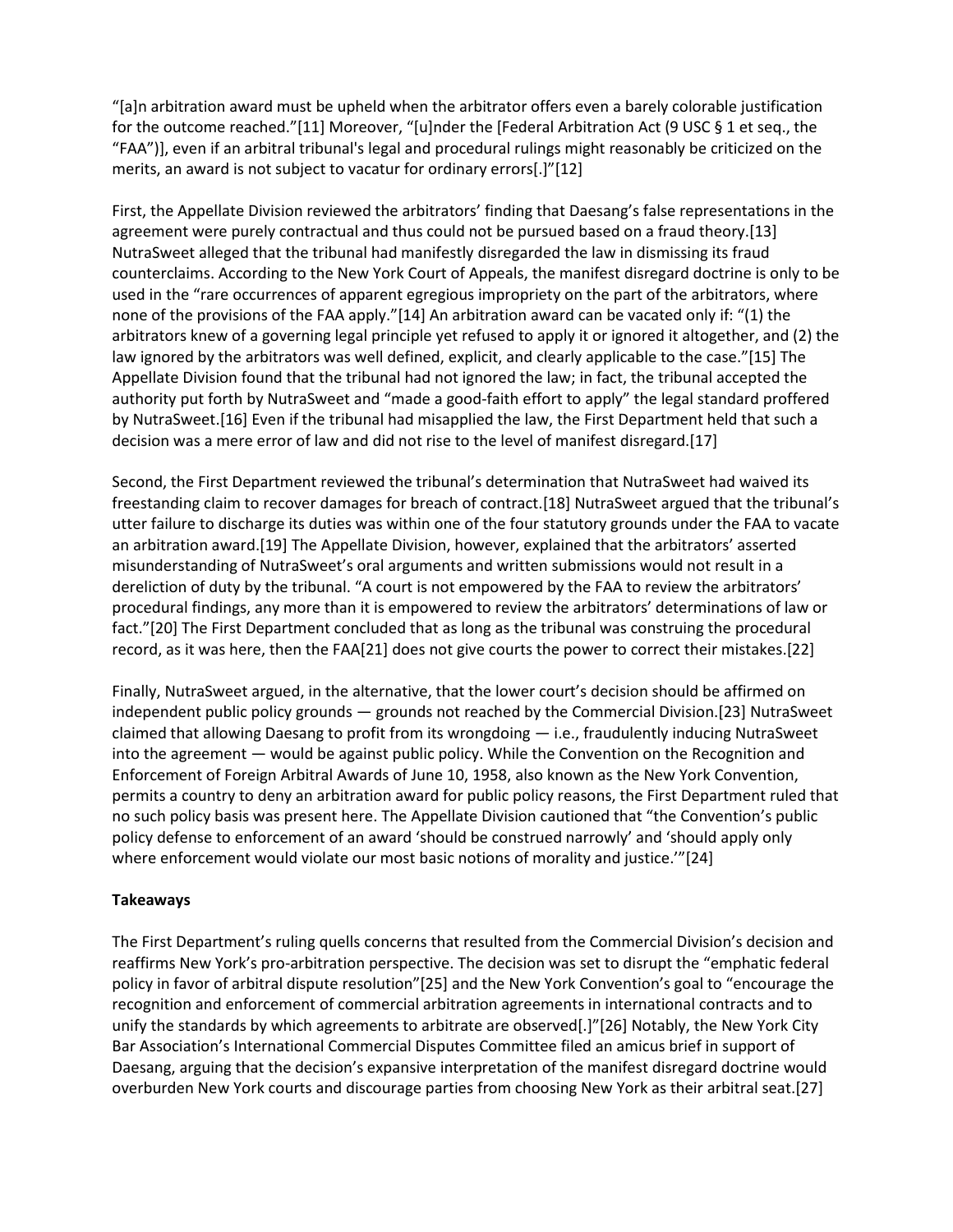Daesang is an important decision for the New York courts given that it helps reaffirm New York's role as "one of the world's preeminent international arbitration centers."[28] Sophisticated parties desire predictability in the enforcement of arbitration awards, which is a key reason why the manifest disregard doctrine is applied narrowly. Accordingly, parties should not expect New York courts to undertake a substantive review of an arbitrator's decisions — as opposed to an assessment of whether the tribunal exceeded its powers as specified in the agreement. If courts were to apply a more rigorous standard of review, the purpose of agreeing to arbitrate would be undermined. Instead of being considered a final decision, the arbitration award would become the first step in a time-consuming judicial review process — a process that the parties chose to avoid by selecting arbitration.

As more and more clients engage in international commercial activities, arbitration is becoming a crucial tool to facilitate international commerce. When parties agree to arbitrate, they choose to opt out of the court system and thereby avoid the potential unpredictability of litigating in foreign courts. In exchange for the expediency and confidentiality of arbitration, parties assume the risk that an arbitration tribunal will interpret the facts or apply the law against them. Therefore, when agreeing to arbitration, parties must understand the implications of their agreement. Moreover, when a dispute arises, parties should thoroughly research potential arbitrators before choosing their panel.

*Stephen P. Younger is a litigation partner at Patterson Belknap Webb & Tyler LLP.*

*Michael Farinacci is a staff law clerk at Patterson Belknap.*

*The opinions expressed are those of the author(s) and do not necessarily reflect the views of the firm, its clients, or Portfolio Media Inc., or any of its or their respective affiliates. This article is for general information purposes and is not intended to be and should not be taken as legal advice.*

[1] Matter of Daesang Corp. v. The NutraSweet Co. et al., 655019/2016, 2018 NY slip op. 06331, at \*2 (App. Div. 1st Dep't Sept. 27, 2018).

[2] A more detailed recitation of the facts can be found here.

[3] Id. at \*3.

[4] Section 10 of the Joint Defense and Confidentiality Agreement provides that "NutraSweet is entitled to rescind any transaction ultimately agreed upon in the event legal proceedings challenging the deal as an antitrust violation are instituted 'by any customer with annual worldwide aspartame requirements in excess of 1,000,000 pound[.]'" Id. at \*3.

[5] Id. at \*4.

[6] Id. at \*6.

[7] Justice Ramos is currently the Commercial Division Justice assigned to hear international arbitration matters.

[8] Id. at \*2.

[9] Id. at \*6.